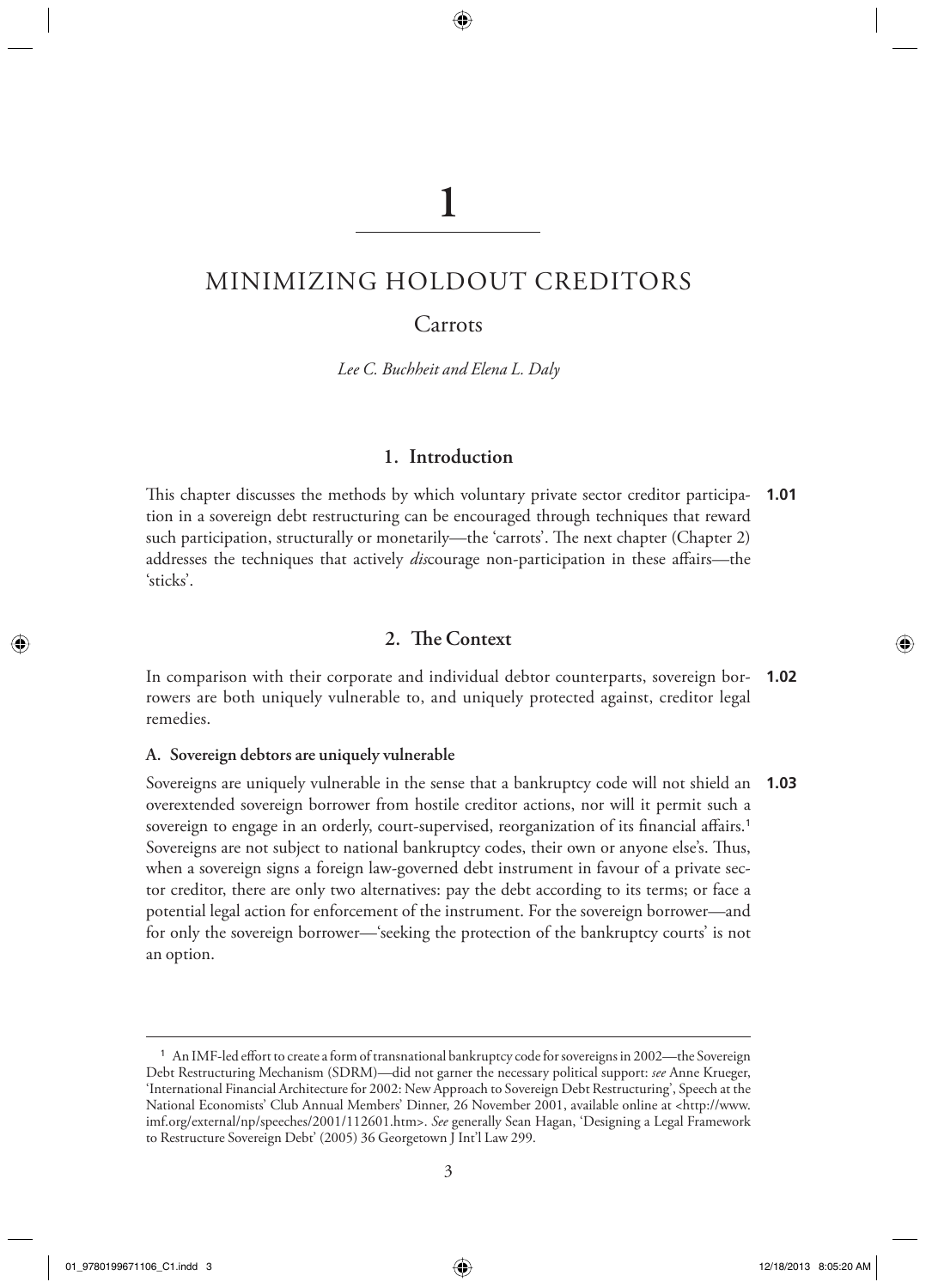#### **B. Sovereigns are uniquely shielded**

- **1.04** Very little may therefore stand in the way of a creditor intent on obtaining a court judgment against a defaulting sovereign borrower. It is when that creditor seeks to enforce the judgment that the sovereign's unique protections will manifest themselves.
- Although the laws of most countries now embrace the 'restrictive' theory of sovereign immu-**1.05** nity (sovereigns can be held legally accountable when they engage in commercial activities outside of their borders), foreign state property is still generally accorded a special immunity status under many legal regimes.<sup>2</sup> Sovereigns typically do not own many assets in their own name outside of their borders. Entities such as a central bank or a state-owned enterprise may hold such assets abroad, but these entities are likely to be treated as having a legal personality distinct from the sovereign, and their property will not normally be available to satisfy claims against the sovereign itself.<sup>3</sup> In addition, the few assets that are frequently held abroad in the name of sovereigns, such as embassies and consulates, will typically be clothed with special immunity from creditor seizure either by statute or pursuant to customary international law.<sup>4</sup>
- **1.06** A creditor that obtains a court judgment against a sovereign debtor will therefore experience a moment of emotional satisfaction; obtaining financial satisfaction may be a more tedious, not to say exasperating, process. <sup>5</sup>

#### **C. T e chemistry of sovereign debt workouts**

**1.07** Mixing this unique vulnerability to creditor lawsuits with this unique degree of protection against creditor remedies produces the essential chemistry of a negotiated sovereign debt workout. Each side, debtor and creditor, comes to the negotiating table boasting a special advantage and nursing a special weakness. Each side should therefore see merit in pursuing a consensual resolution of the problem. <sup>6</sup>

<sup>6</sup> The policy of the US government has been to encourage negotiated solutions to sovereign debt problems. The United States has not wanted to see either side—debtors or creditors—obtain a decisive legal advantage that might erode their willingness to negotiate. This first became apparent in 1985 when the US government intervened on behalf of creditors in a federal court case, arguing that sovereign debtors could not pass laws or decrees that effectively unseated creditors from pursuing their legal remedies in US or other foreign courts. See Brief for the United States as *Amicus Curiae* , July 1984, at 6–7, 18, *Allied Bank Int'l v. Banco Credito Agricola*  de Cartago, 757 F.2d 516 (2d Cir. 1985) (No. 83-7714). The US government's most recent intervention (28 December 2012), this time on behalf of a sovereign debtor, contained the most explicit statement to date of its desire to preserve what would, in nineteenth-century diplomatic parlance, have been termed strategic balance:

A sovereign's potential resistance to paying non-exchanged debt is a critical tool in its efforts to negotiate broad creditor support for restructuring. This leverage will be lost if creditors believe that a holdout strategy will eventually result in substantial or full payment. If enough creditors adopt this strategy, foreign sovereign debt restructuring will become impossible. While holdouts retain the right to assert legal claims in court and enforce resultant judgments in appropriate circumstances and in a manner consistent with the FSIA [US Foreign Sovereign Immunities Act of 1976], the creation of new rights and new vehicles for enforcement alters and destabilizes the landscape of sovereign debt restructuring.

 (Brief for the United States as *Amicus Curiae* in Support of the Republic of Argentina's Petition for Panel Rehearing and Rehearing *En Banc* , December 2012 at 4, *NML Capital, Ltd et al. v. Republic of Argentina* (12-105-cv(L), 2d Cir. 2012))

<sup>&</sup>lt;sup>2</sup> Joseph W. Dellapenna, *Suing Foreign Governments and Their Corporations*, 2nd edn (Boston, MA: Brill Academic Publishers, 2003), §§12.1 *et seq* .

<sup>3</sup> Dellapenna (n. 2), §§2.5, 2.6.

<sup>4</sup> Dellapenna (n. 2), §11.7.

<sup>5</sup> *See* Alison Frankel, 'How Argentina Lost Game of Chicken with Renegade Bondholders', *Reuters.com* , 26 November 2012, available online at < http://blogs.reuters.com/alison-frankel/2012/11/26/how-argentinalost-game-of-chicken-with-renegade-bondholders/>.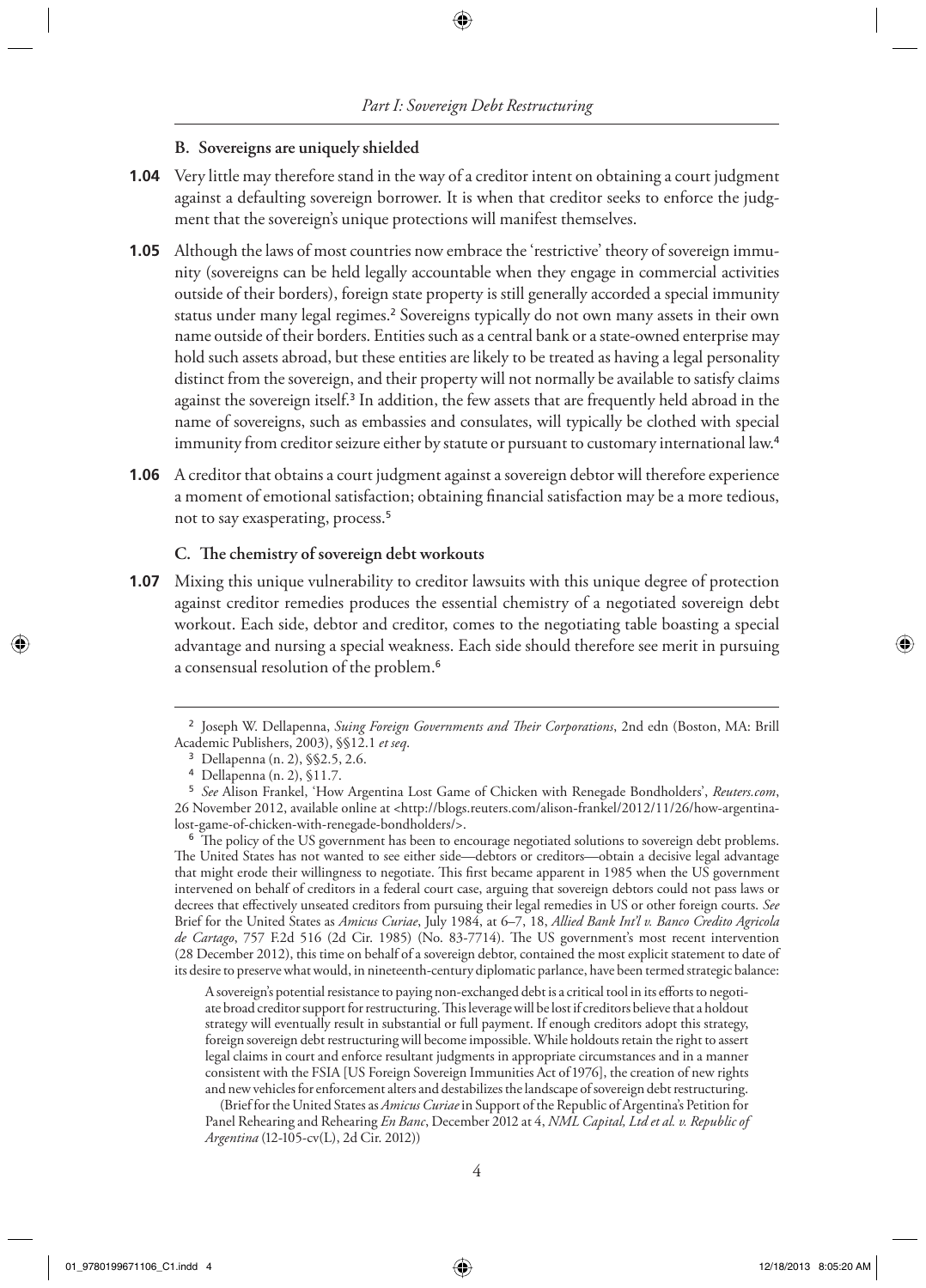◈

# *Chapter 1: Minimizing Holdout Creditors: Carrots*

The logic of a negotiated workout, as it applies to a class of creditors, is invincible. If any significant percentage of a sovereign's lenders resort to their legal remedies, the paucity of attachable assets outside the sovereign's jurisdiction will surely result in most of them going without a recovery. But that logic is less compelling when applied to an individual creditor. When most of a sovereign's other lenders have agreed voluntarily to restructure their claims, this may leave an opening for a small group of determined creditors to extract a preferential settlement by threatening legal action. And if threats alone are not enough to open the sovereign purse strings, perhaps some stray attachable assets can be found to satisfy a small number of judgments. At the very least, the holdouts may reason, the negative publicity occasioned by lawsuits, attachments, injunctions, and other unpleasantries should put pressure on the sovereign to settle on terms advantageous to the holdouts.<sup>7</sup> In short, what is inescapable for the many (a negotiated settlement) may provide a lucrative business opportunity for thefew. **1.08**

 Apart from creditors who may approach a sovereign debt restructuring with malice aforethought, other debtholders may simply be unpersuaded that the sovereign requires debt relief of the kind or to the degree that it is seeking in the restructuring. This problem will be particularly acute if the debt had originally been placed with retail (individual) investors. The proverbial 'mom and pop' investors are likely to argue that they were beguiled into giving the Republic of Ruritania their retirement nest egg by the presence of sonorous phrases such as 'the full faith and credit of Ruritania is pledged for the repayment of this debt' in the offering documents. Unpersuaded (but not necessarily litigious) and unsophisticated creditors may decline to participate in a sovereign debt workout and find themselves tagged with the epithet 'holdout'. **1.09**

 As a class, holdouts may thus include both the opportunistic and the befuddled, the blade runners and the sheep, those trying cynically to score a windfall by exploiting a sovereign's unique legal vulnerability and those just trying to recover their meagre life savings. But one thing will always be true: if the holdout population in a sovereign debt restructuring is too large, the restructuring will fail and years, perhaps decades, of litigation will ensue.<sup>8</sup> Minimizing the size of the holdout population is therefore one of the highest priorities for a sovereign debt restructurer. **1.10**

# **3. Techniques to Encourage Creditor Participation**

A sovereign debtor can dangle a number of inducements in an effort to increase voluntary **1.11** creditor participation (and proportionally decrease the size of the holdout population) in a sovereign debt restructuring. Unfortunately, the most obvious measure that the sovereign debtor can take—to offer more creditor-friendly restructuring terms—is generally not possible. The sovereign debtor would not have commenced a wrenching operation such as a generalized debt

01\_9780199671106\_C1.indd 5 12/18/2013 8:05:20 AM 2019 12/18/2013 8:05:20 AM

◈

<sup>&</sup>lt;sup>7</sup> Argentina's flagship navy vessel, the *Libertad*, was detained in Ghana on 2 October 2012 after Elliott, a US fund, secured an attachment order to collect on its Argentine-defaulted bonds. The vessel was ultimately freed, but not until the UN's International Tribunal for the Law of the Sea issued an order on 15 December 2015. See The Economist, 'Caught Napping', 13 October 2012, available online at < http://www.economist.com/node/21564542 >; Jude Webber, 'Argentina to Call on UN over Seized Ship', *Financial Times* , 12 November 2012, available online at < http://www.ft.com/cms/s/0/f51d20ee-2ce6-11e2- 9211-00144feabdc0.html#axzz2cECPVVKX>.

<sup>&</sup>lt;sup>8</sup> The most prominent sovereign debt litigation involves Argentina's decade-long fight with holders of Argentine bonds that went into default in 2001. *See T e Economist* , 'Argy-Bargy', 1 December 2012, available online at <http://www.economist.com/news/finance-and-economics/21567386-argy-bargy>.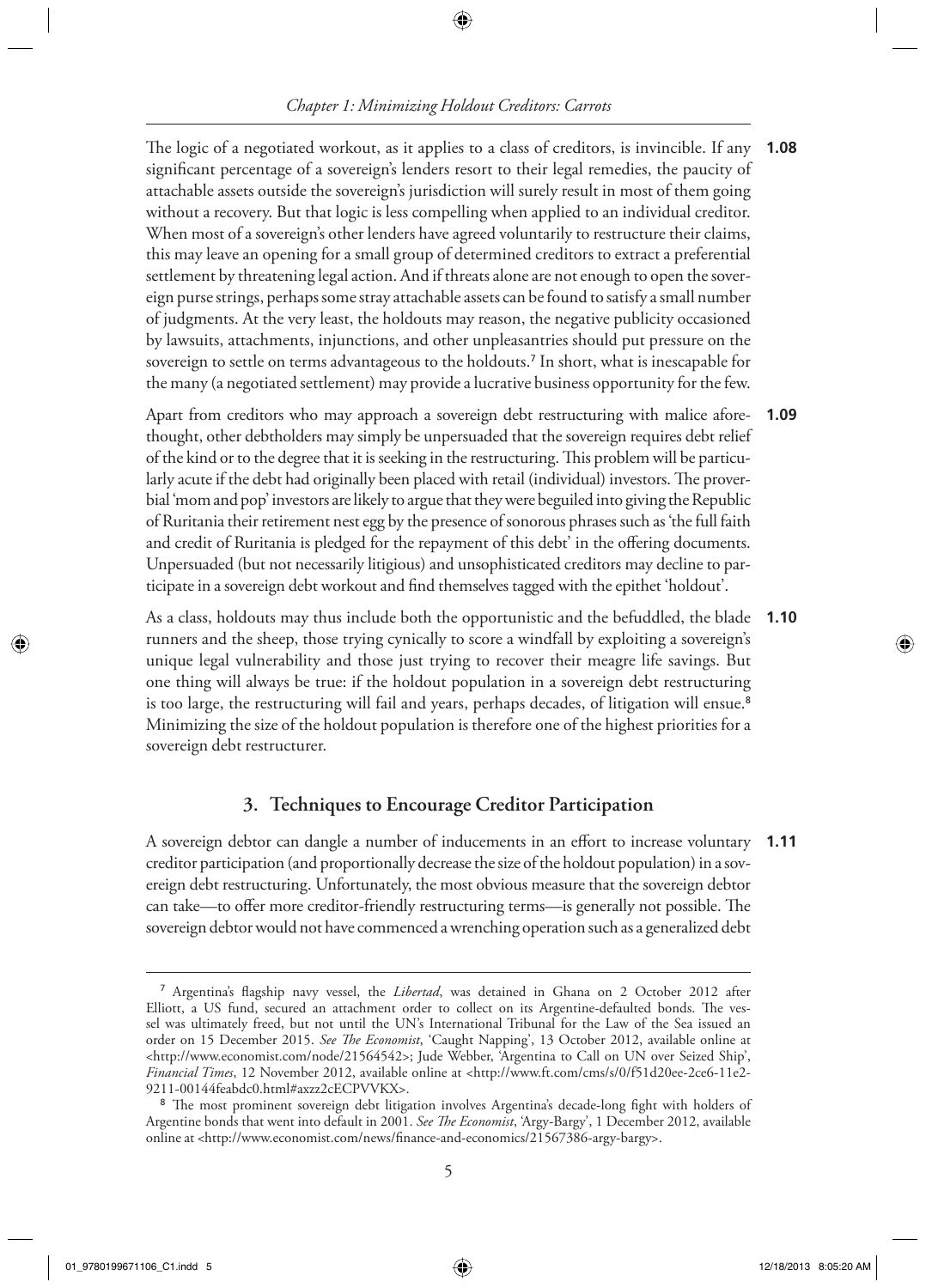◈

restructuring had its existing debt burden been supportable. The entire point of the exercise is to return the country to a sustainable, manageable debt position and that will inevitably require a degree of creditor discomfort. Offering generous financial terms in the restructuring that are the product of a yeasty optimism about the country's economic prospects will no doubt plough the road for this restructuring, but that road will quickly lead to the *next* restructuring.

- **1.12** The techniques for encouraging voluntary creditor participation (as opposed to *dis*couraging non-participation, the subject of Chapter 2) break down into the following broad categories:
	- (a) a menu of options;
	- (b) structural and documentation improvements to the debt instruments;
	- (c) financial sweeteners;
	- (d) loss reinstatement features;
	- (e) parity of treatment assurances; and
	- (f) value recovery instruments.

#### **A. Menu of options**

- **1.13** The sovereign can offer creditors the ability to choose from a menu of restructuring options, all of which can be calibrated so as to have an equivalent net present value at the time the restructuring closes. This caters to the differing preferences of creditors, the idiosyncrasies of the regulatory and accounting regimes in the jurisdictions where the creditors operate, and conflicting assessments of future interest rate movements. Some lenders, for example, will abhor taking a discount to the principal amount of their claim; they will trade a lower coupon and a longer maturity in a par exchange instrument to avoid such a 'haircut' to principal. Others will be prepared to give up a portion of principal in return for a higher coupon and shorter maturity. Others may want an instrument benefitting from collateral security, even if this means a lower rate of interest. Some lenders will be prepared to capitalize a portion of the interest payable on the new instrument; some will not. Some prefer a floating rate of interest; others, a fixed rate.
- **1.14** Menus of this kind were a hallmark of the Brady bond debt exchanges of the early 1990s.<sup>9</sup> They are not, however, without cost. Multiplying the number of new instruments issued in a sovereign debt exchange, wholly apart from the additional transaction cost and complexity, may limit the size and thus the liquidity of each instrument. Also, some sovereigns may, for political or optical reasons, need to show a debt stock reduction resulting from the transaction. A heavily subscribed par exchange option will obviously thwart this objective. Each menu option may be equivalent in a net present value sense, but this does not translate into equal cash flow consequences for the debtor. In some of the Brady bond exchanges—Brazil in 1995 is the best example—the sovereign started of by telling creditors that they were perfectly free to choose among a menu of options on offer, only later to command a mandatory 'rebalancing' that forced creditors to take an allotment of one of those options, the discount bond. <sup>10</sup>

#### **B. Structural/documentation improvements**

**1.15** As an inducement to joining a restructuring, the sovereign can offer an improvement in the structure or in the documentation of the new (restructured) instruments in comparison with the paper that the creditor may currently be holding. Perhaps the classic example of

<sup>9</sup> *See* John Clark, 'Debt Reduction and Market Reentry under the Brady Plan' (1993–94) 18(4) FRBNY Quarterly Rev 41.

<sup>10</sup> Clark (n. 9), 45.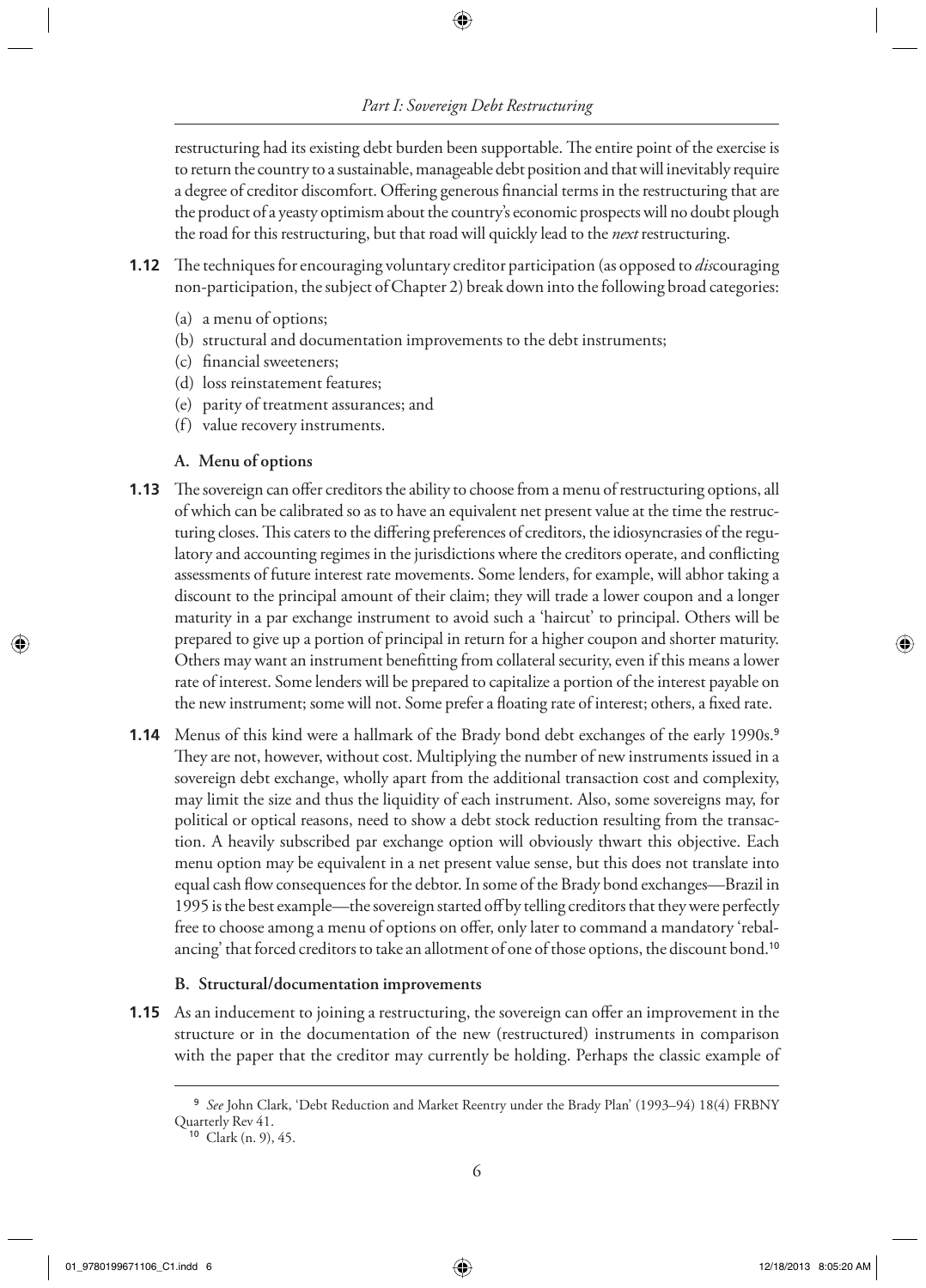## ⊕

# *Chapter 1: Minimizing Holdout Creditors: Carrots*

a structural enhancement was the full collateralization of the principal due at maturity of Brady bonds issued in the 1990s.<sup>11</sup> Other possible structural improvements include a cofinancing feature (see paragraphs  $1.16-1.17$ ) or a partial guarantee from a multilateral financial institution (see paragraph 1.18). Examples of documentary improvements may include a listing of the new instrument on a securities exchange, a shift of the specified governing law from that of the sovereign's own jurisdiction to a foreign governing law, tighter financial covenants, a broader waiver of sovereign immunity, eligibility to use the new instruments in a debt-for-equity or debt-for-privatization programme, and so forth.

A good example of a structural enhancement for a new instrument being offered in a sovereign debt exchange is a co-financing feature. The creditors' perspective on this technique is simple enough: sovereign borrowers have (almost invariably) continued to pay certain types of lender, such as the World Bank and other multilateral financial institutions, even while the sovereign may have been busily restructuring its commercial bank creditors, bondholders, and bilateral (government-to-government) creditors. If the payments due under a new instrument being issued in a debt restructuring can be linked to loans from one of these 'preferred' creditors, the argument goes, the new instrument will benefit from the aura of that preferred status. The trick, of course, is to ensure that the linkage cannot be broken or circumvented. A failure by the borrower to make a full payment under the private sector instrument *must* trigger a proportional default on the loan by the traditional preferred creditor; otherwise, the arrangement misfires. Only in this way can the sovereign borrower be forced into the position of having to alienate the affections of one of its multilateral lenders if ever it seeks to default or restructure the new instrument being issued to private sector creditors. **1.16**

Co-financing techniques of this kind became popular in the late 1980s as sovereign debtors caught up in the debt crisis of that era found it increasingly difficult to borrow the money they needed to remain current on the interest payments due under their commercial bank indebtedness.<sup>12</sup> The technique then seemed to pass out of mind and memory until the massive Greek restructuring of early 2012. As an inducement for creditors to participate in that restructuring—a particularly savage one that imposed a 53.5 per cent principal haircut—the new Greek bonds were linked by a co-financing agreement to Greece's payments under a  $\epsilon$ 30 billion credit facility granted by the European Union's bailout mechanism, the European Financial Stability Facility (EFSF).<sup>13</sup> The theory was that Greece would never wish to anger its European partners by defaulting on an EFSF loan. The co-financing feature was thus intended to bring the new private sector bonds under this protective umbrella. **1.17**

 Another possible structural enhancement is a partial guarantee of the new debt instruments **1.18** by a multilateral financial institution. The Republic of the Seychelles, in 2010, obtained a partial guarantee from the African Development Bank for the new notes issued in connection with the Seychelles' debt restructuring. The Federation of St Kitts and Nevis used a similar enhancement—a partial guarantee from the Caribbean Development Bank—in its debt restructuring in 2012.

◈

<sup>11</sup> *See* generally Charles Collyns and Mohamed El-Erian, *Restructuring of Commercial Bank Debt by Developing Countries: Lessons from Recent Experience* , IMF Paper on Policy Analysis and Assessment (June 1993). 12 *See* Lee C.Buchheit, 'Alternative Techniques in Sovereign Debt Restructuring' [1988] U Ill L Rev 371, 384–5.

<sup>13</sup> Allen & Overy, *How the Greek Debt Reorganisation of 2012 Changed the Rules of Sovereign Insolvency* (September 2012), available online at < http://www.allenovery.com/SiteCollectionDocuments/AO%20-%20 Greek%20debt%20reorganisation%20of%202012.pdf>, 28.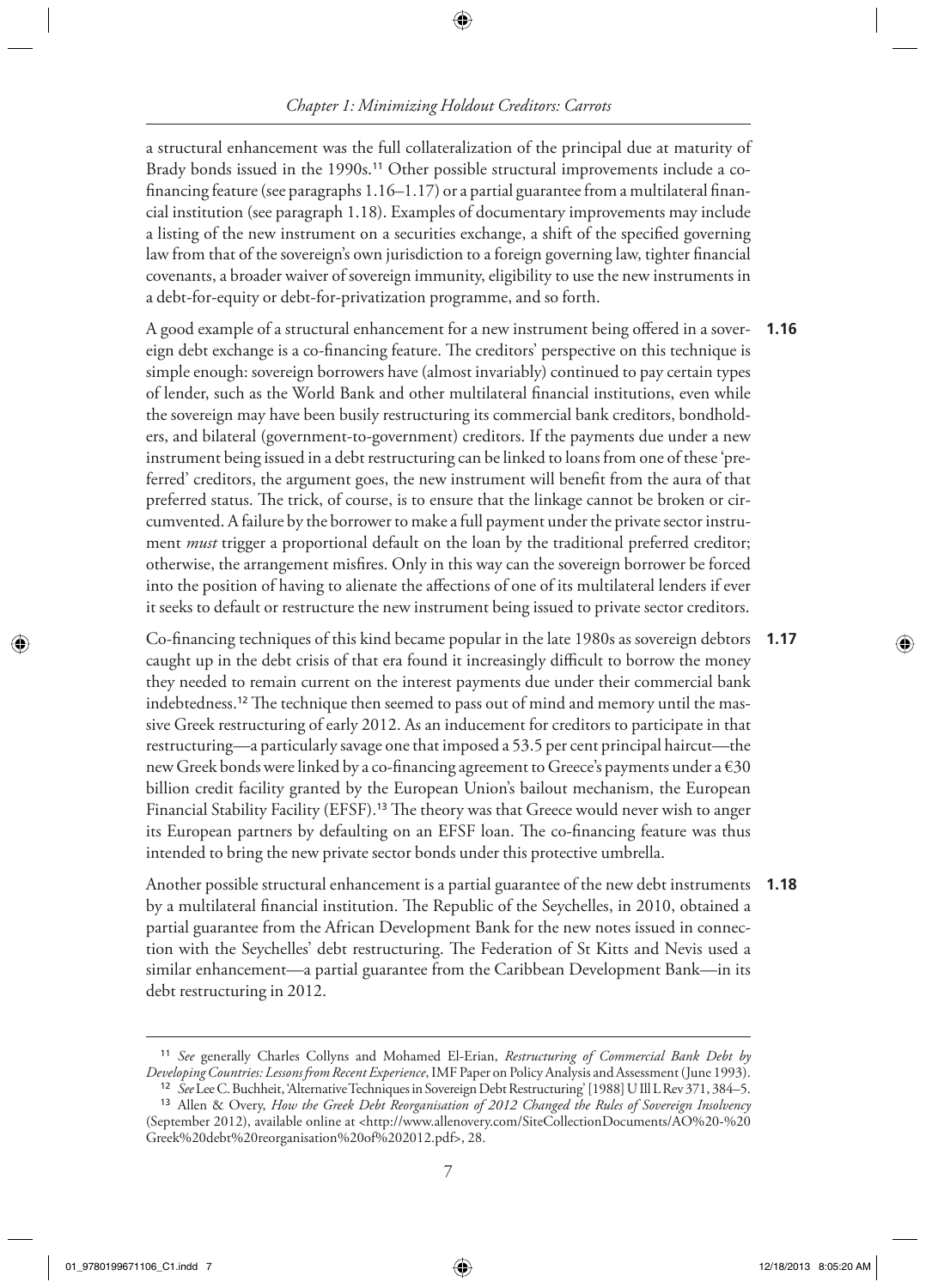#### *Part I: Sovereign Debt Restructuring*

⊕

**1.19** Documentation improvements will have no immediate basis point cost to the sovereign at the time of the restructuring; that is their charm. Their significance (and cost) may become apparent down the road only if some further treatment of the new instruments is required. Any feature that makes those instruments more difficult to restructure in the future, such as a shift to a foreign governing law in lieu of local law, may then be regretted, but for politicians facing the need to conclude a debt restructuring successfully this year, the operative words in this description are 'down the road' and 'in the future'.

#### **C. Financial sweeteners**

- **1.20** Sovereigns are sometimes advised to blend a drop or two of honey into the restructuring medicine in order to make the mixture go down the lenders' throat more easily. Such *douceurs* come in several varieties. For example, up-front cash payments can be made to those creditors joining the debt restructuring, sometimes labelled 'participation fees', 'consent fees', or 'goodwill payments'. A bit of camouflage can be added by styling the sweetener an 'early bird fee' available only to those who commit by a specified date (a very popular technique in the restructurings of commercial bank loans in the 1980s). In situations in which the sovereign has suspended interest payments on its existing instruments in the lead-up to a restructuring, the sweetener may involve nothing more than an undertaking to pay all accrued interest in cash on the closing date of the restructuring rather than to capitalize those amounts.
- **1.21** The problem, as always in these affairs, will be money. The sovereign must either raise the funds required for the sweetener by suspending payments on its existing loans from the very same creditors who will be receiving the sweetener when they join the restructuring, or else borrow the money from an official sector source. The former smacks of pilfering someone's car keys and then offering to give them back to the owner in return for a ride to town. The latter requires a broad-minded and indulgent official sector lender prepared to use its taxpayers' money to raise the saccharine content of a settlement with private sector lenders.

#### **D. Loss reinstatement features**

- **1.22** At base, a sovereign debt restructuring is as much an implicit bargain between the debtor and its creditors as it is an explicit contract. The creditors are asked to provide debt relief in the form of lower interest rates, a reduction of principal, and/or a stretch-out of maturities. In return for these concessions, the borrower promises to service the new (restructured) instruments on their amended terms. But what happens if the borrower cannot, or will not, continue normal debt servicing of the new instruments and another restructuring—a 're-restructuring'—is proposed? The creditors come to that next restructuring permanently impaired; they are clutching instruments with a lower face amount, a reduced interest rate, and/or a delayed maturity in comparison with the paper they held at the time of the first restructuring. The implicit bargain of 'debt relief now for full performance later' will have been shattered, with lasting prejudice to the creditor side of the table.
- **1.23** A technique to redress this balance was first used by Ecuador in its debt restructuring of 2000 and dubbed 'principal reinstatement'.<sup>14</sup> Ecuador had inflicted a 45 per cent loss on it bank creditors as part of its Brady bond restructuring in 1995—the most generous terms that had

<sup>14</sup> *See* Lee C. Buchheit, 'How Ecuador Beat the Brady Bond Trap' (2000) 19 Int'l Fin L Rev 17, 19. A very similar clause was employed in Belize's debt restructuring of 2013. See Belize, Offer to Exchange, Offering Memorandum, 15 February 2013, 127–8.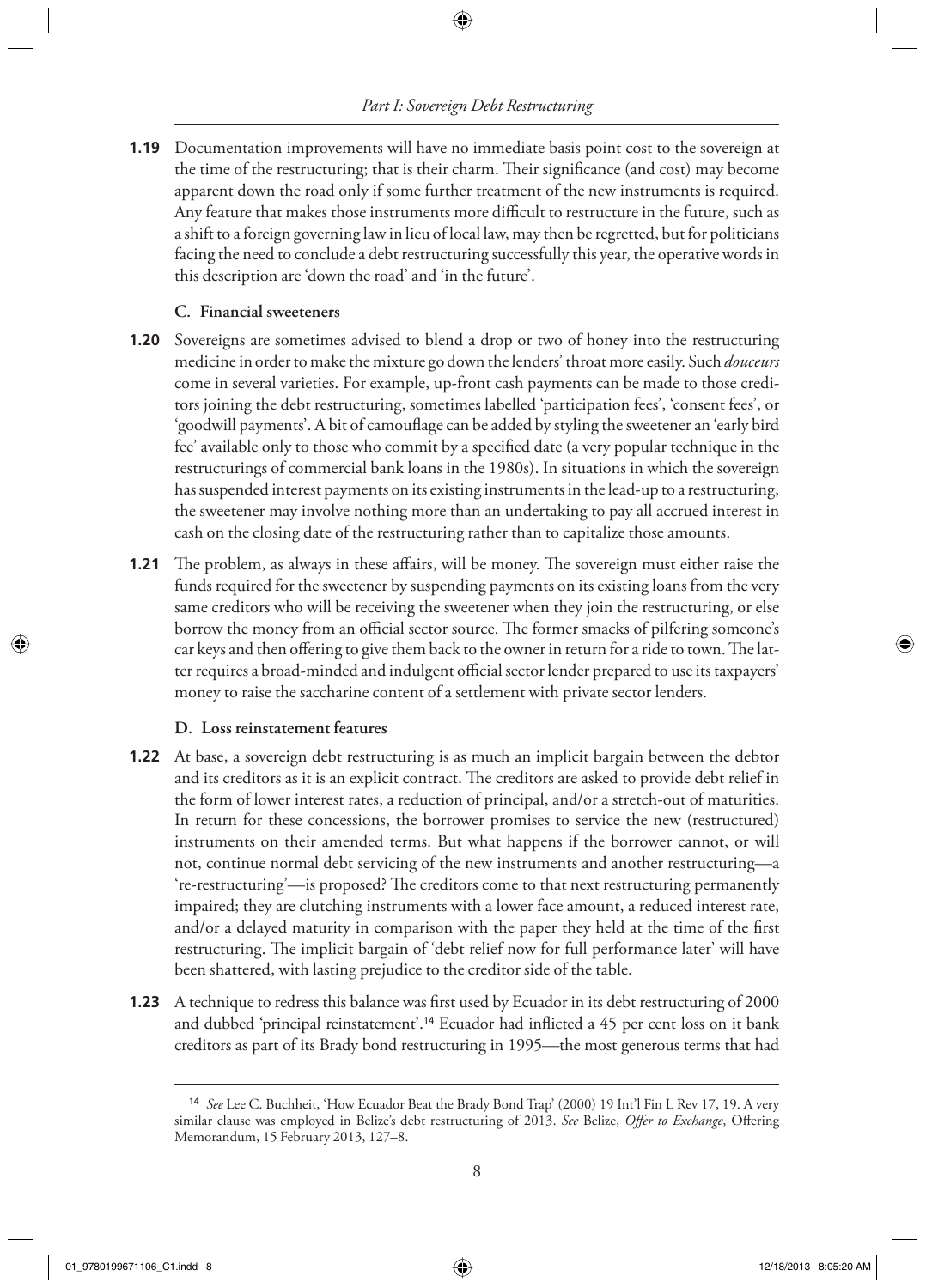*Chapter 1: Minimizing Holdout Creditors: Carrots*

◈

been given to a Latin American sovereign borrower up to that point. Exactly five years later, however, Ecuador defaulted on its recently issued Brady bonds and requested yet another round of restructuring. To assuage creditor concerns that such serial restructurings would relentlessly erode the face amount of their claims, Ecuador promised that if it were to default again within the first ten years after issuance of its new bonds in 2000, a portion of the previously forgiven principal would automatically balloon back, returning creditors (more or less) to the status quo ante of the prior debt restructuring. Naturally, another default within that period would most likely entail yet another round of restructuring, but the theory was that the creditors would come to that future negotiating table with the principal amount of their claims reinstated.

 A loss reinstatement feature modelled on the Ecuador clause was also included in the **1.24** Seychelles restructuring of 2010 and the St Kitts and Nevis restructuring of 2012, although in both of these cases the trigger for the principal reinstatement was a failure by the debtor country to implement its International Monetary Fund (IMF) programme. The St Kitts and Nevis Principal Reinstatement Clause reads as follows:

 If the Relevant Event has not occurred by 31 March 2014, the Issuer shall deliver Par Bonds to the holders thereof on the next Payment Date. Such Par Bonds shall be in an amount equal to 40 per cent of the face amount of the Bonds issued on the Issue Date . . . having the same terms and conditions as the Par Bonds in all respects except that interest shall only accrue from the date of such further issuance and no scheduled payments (including the Goodwill Payment thereunder) under the Par Bonds falling on or prior to the date of such further issuance will be made. . . . ' **Relevant**  Event' means that a press release has been issued by the International Monetary Fund (the 'IMF') confirming that the IMF Executive Board has approved the sixth review under the IMF Stand-By Arrangement with the Issuer existing at the time of the issue of the Bonds.

#### **E. Assurances of parity of treatment**

 Creditors caught up in a sovereign debt workout fear two things. First, they detest being **1.25** made to look like incompetent debt negotiators—something that would obviously happen if another group of creditors were to secure a better deal for themselves after the first bunch had signed on to more severe restructuring terms. Second, they do not want to see the cash savings that accrue to the sovereign borrower as a result of their own generosity being diverted into the pockets of other lenders who refused to join the restructuring.

These sentiments can prompt a call for inclusion of contractual provisions in the new debt instruments that assure a parity of treatment with other creditors.<sup>15</sup> The clauses come in two varieties. The first, best illustrated by the so-called 'comparable treatment' provision included in all agreed minutes signed with Paris Club creditor countries, explicitly forbids the sovereign debtor from granting more favourable restructuring terms (expressed in a net present value sense) to any other group of creditors, including private sector creditors. A Paris Club Comparable Treatment Clause reads as follows: **1.26**

 In order to secure comparable treatment of its debt due to all its external public or private creditors, the Government of the Republic of Ruritania commits to seek promptly from all its external creditors debt reduction and reorganization arrangements on terms comparable in net present value to those set forth in the present Agreed Minutes for credits of comparable maturity. Comparability of treatment for debt reduction in net present value is assessed not only on the basis of the reduction in the face value of the debt but also on the terms of repayment of the debts not cancelled. Consequently, the Government of the Republic of Ruritania

<sup>&</sup>lt;sup>15</sup> *See* Lee C. Buchheit, 'The Search for Intercreditor Parity' (2002) 8 Law & Bus Rev Am 73.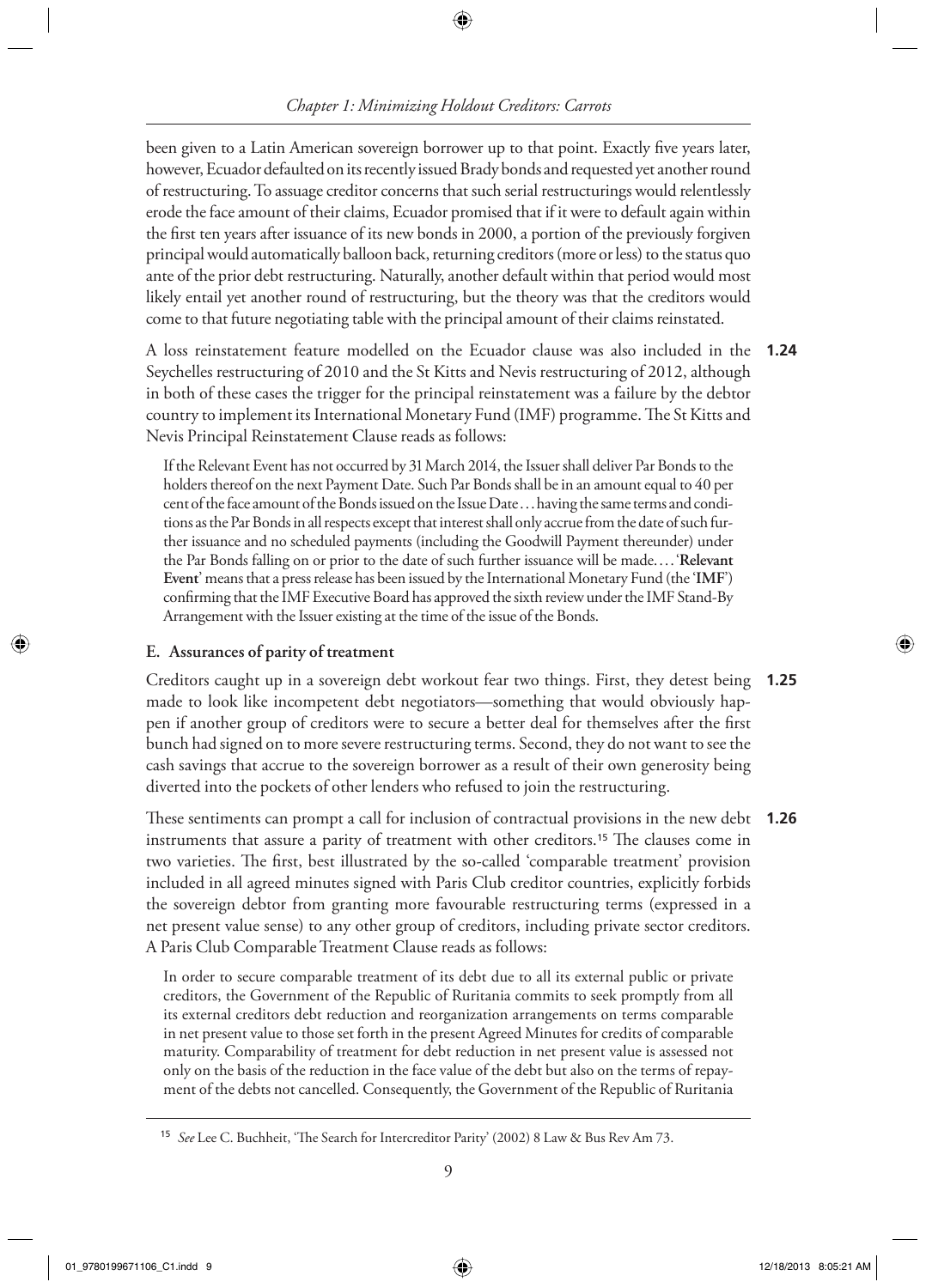⊕

commits to accord all categories of creditors—and in particular creditor countries not participating in the present Agreed Minutes, commercial banks and suppliers—a treatment not more favorable than that accorded to the Participating Creditor Countries.

**1.27** The second, sometimes called 'most favoured creditor' provisions, mandate that if ever the sovereign gives a better deal to any other similarly situated lender, it will make the same offer to all those who accepted the original debt restructuring. Most favoured creditor provisions are designed to assure participating creditors simultaneously that they will not be embarrassed by a future settlement with other creditors on more favourable terms and to dispel any hope on the part of non-participating creditors that a better offer may follow this one. In this way, they serve an *in terrorem* function vis-à-vis the holdouts. 16 It should be obvious that the sovereign lacks the resources to offer a much improved deal to *all* of its creditors. The prospective holdouts are therefore expected to absorb the message that a preferential payout to them will effectively be blocked by the operation of the most favoured creditor clause, because that clause would require any improved terms to be offered to all other creditors as well. Belize's Most Favored Creditor Clause, for example, reads as follows:

 Belize shall not enter into any arrangement to pay or to settle an Untendered Material Claim on terms more favorable to the holder thereof (in a net present value sense) than the terms offered in the Offering Memorandum to the holders of tendered Eligible Claims, without simultaneously making those more favorable terms available to each holder of a tendered Eligible Claim.

#### **F. Value recovery rights**

- **1.28** One of the most popular techniques for encouraging private sector participation in a sovereign debt restructuring has been to offer participating creditors a value recovering right (VRR) as part of the restructuring package. Value recovering rights were originally intended to mimic the 'equity kickers' frequently used in corporate debt workouts. In those situations, creditors are asked to grant debt relief to a corporate borrower, but have no way of recouping their losses if the reorganization succeeds in returning the debtor company to financial health. The solution is to give creditors an equity stake in the company as part of the restructuring. If the company prospers in the future, the value of that equity will rise and allow creditors to recover some of the forgone principal or interest on their loans.
- **1.29** The obvious problem in transposing this technique to a sovereign debt setting is that sovereigns do not have shareholder's equity that can be distributed to indulgent creditors. When commercial banks were asked to take outright losses on their sovereign loan portfolios starting in 1990 with the Mexico Brady exchange, they argued that the price of oil—Mexico's main primary commodity export—would be a reasonable indicator for predicting Mexico's future economic prosperity. If the price of oil were to increase beyond a specified benchmark, the creditors argued, this would be a sure sign that the country could afford to recompense them for a portion of the sacrifices that the Brady initiative had inflicted on Mexico's creditors.
- **1.30** Mexico was thereby persuaded to issue oil recovery warrants as part of its Brady bond exchange. The warrants were free-standing instruments that entitled the holder to receive a

<sup>&</sup>lt;sup>16</sup> Anna Gelpern, *After Argentina*, Rutgers School of Law Newark Research Paper No. 011/Institute for International Economics Working Paper No. 2005-PB05-2 (September 2005), available online at < http://ssrn. com/abstract=880794> or <http://dx.doi.org/10.2139/ssrn.880794>, 5 and 6.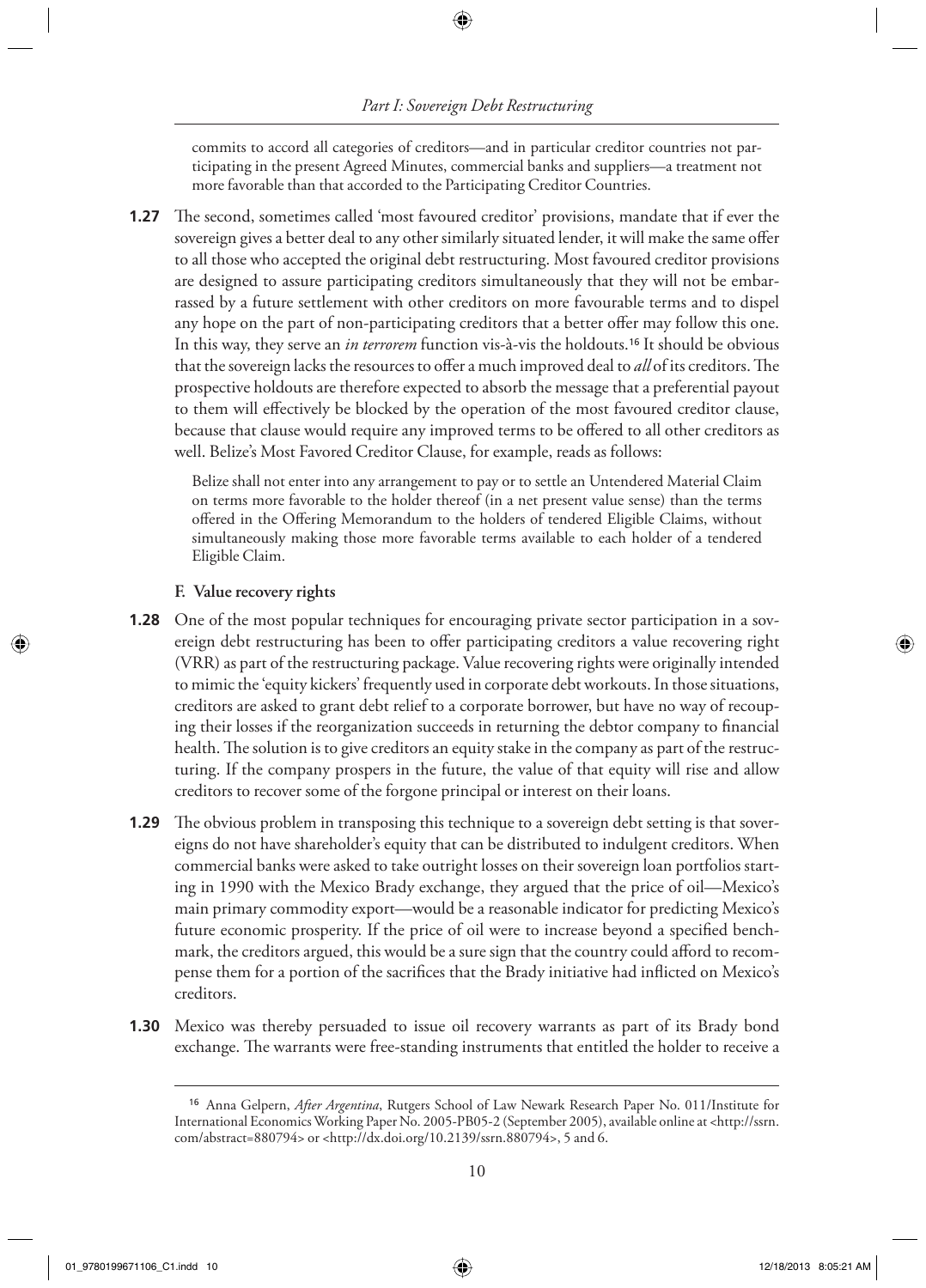# *Chapter 1: Minimizing Holdout Creditors: Carrots*

◈

cash payment in respect of any period (starting in 1996, five years after the Mexican Brady exchange closed) in which the inflation-adjusted price of a barrel of Mexican crude oil exceeded US\$14.<sup>17</sup> Virtually all other oil-exporting countries that implemented a Brady exchange in the 1990s, such as Venezuela and Nigeria, were obliged to issue oil warrants of a similar nature. Ecuador in 1995 was the visible exception.

 For Brady countries that lacked a principal export like oil, the creditors had to look for other **1.31** benchmarks that could reliably signal whether the country had returned to financial health. The most popular benchmark was gross domestic product (GDP). A GDP warrant will call for a cash payment if the debtor country's GDP in a future year exceeds a baseline projection for that year. There were other variations as well. Uruguay, for example, opted to issue a warrant whose payments were linked to the price of a basket of traditional Uruguayan exports.

Value recovery rights have had a chequered career in sovereign debt restructurings. They are **1.32** typically designed to be well 'out of the money' (that is, below the point at which the benchmark would require cash payments to be made on the instrument) at the time of issuance, but for this reason they are utterly misprized by the market when first issued. The sovereign debtor consequently gets little or no credit, in the sense of more favourable restructuring terms, when the VRRs are included in a debt restructuring package. If the debtor were to ask its creditors 'What restructuring terms will you give me in a package *with* a VRR and what terms without a VRR?', the answer from the lenders would likely be 'The same terms'.

 Many of the VRRs issued as part of the Brady bond restructurings of the 1990s have subsequently come into the money and the issuing countries have been making quarterly cash payments, even after the underlying Brady bonds have been retired (the VRRs are usually detachable from the underlying bonds and will continue to trade in the market). Rarely, however, are those payments made to the creditors who actually granted debt relief by accepting Brady bonds in the 1990s. Because VRRs are typically formatted as free-standing, freely tradable instruments, most have long since passed into the hands of investors who, if they recognized the phrase 'Brady era' at all, would assume that it was roughly coterminous with the Peloponnesian War. **1.33**

 Value recovery rights have also featured in more recent sovereign debt restructurings. Argentina issued a GDP-linked warrant as part of its bond restructuring in 2005 and has been paying on it (heavily) ever since. 18 Greece included a GDP-linked warrant in its €206 billion bond restructuring in early 2012.<sup>19</sup> **1.34**

# **4. Implications**

#### **A. T e 'f oats all boats' argument**

For obvious reasons, sovereign borrowers would prefer not to have to offer carrots to entice **1.35** creditors to join a debt restructuring. All such features involve either cost or risk to the

◈

<sup>17</sup> *See* Lee C. Buchheit, 'No Easy Route to Recovery Value' (1991) 10 Int'l Fin L Rev 7.

<sup>18</sup> *See Euromoney* , 'Argentine GDP Warrants', 25 January 2006, available online at < http://www.euromoney. com/Article/1014876/Argentine-GDP-warrants.html>.

<sup>19</sup> *See* Ministry of Finance of Hellenic Republic, 'PSI [private sector involvement] Launch Press Release', 21 February 2012, available online at <http://www.minfin.gr/portal/en/resource/contentObject/ id/7ad6442f-1777-4d02-80fb-91191c606664 >; *see* also Allen & Overy (n. 13), 35.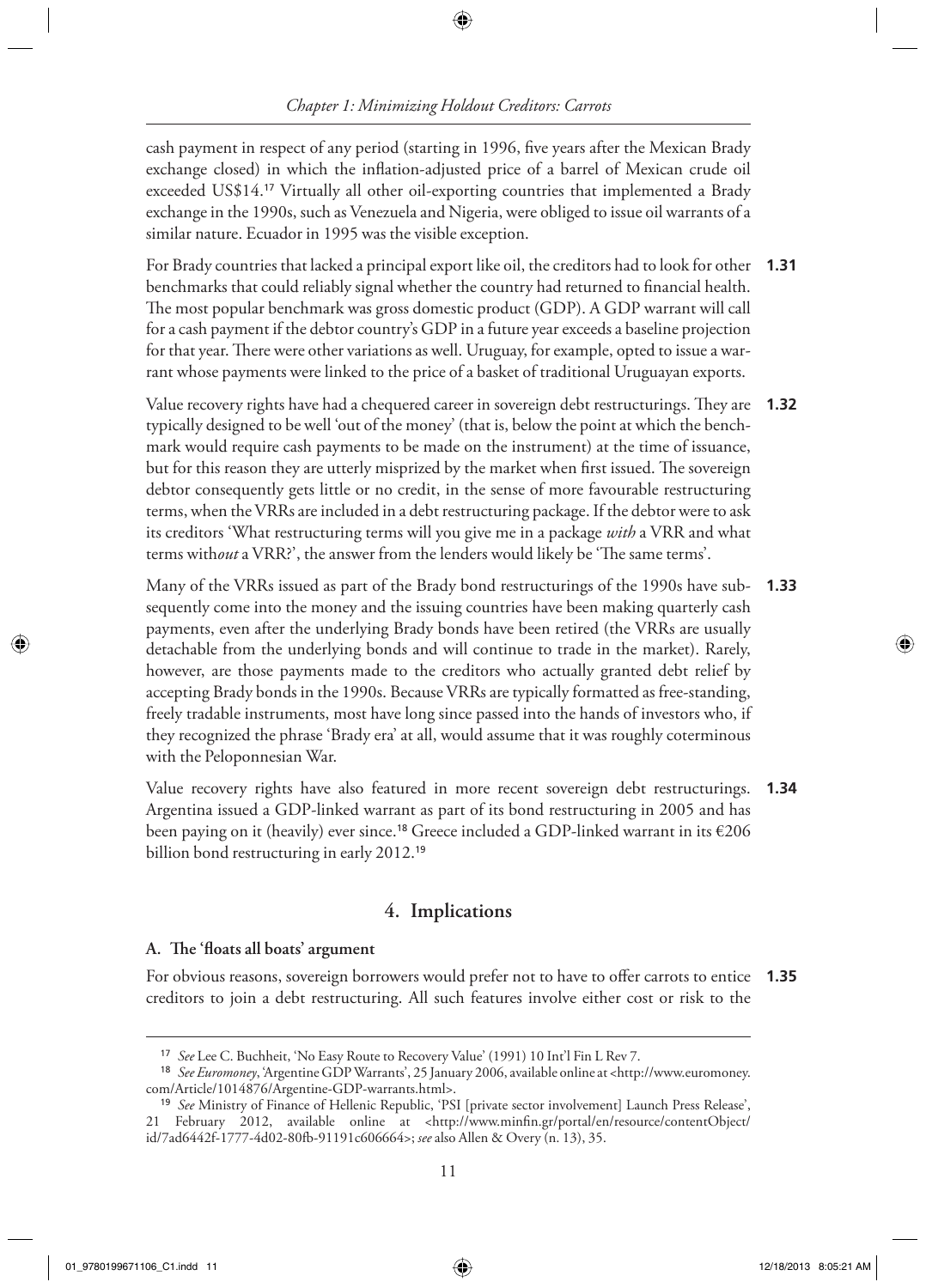# *Part I: Sovereign Debt Restructuring*

◈

sovereign. Sweeteners such as consent fees require an immediate diversion of scarce cash; VRRs may require such a diversion in the future. Structural/documentation inducements, such as tougher legal terms in the new debt instruments or co-financing links to official sector loans, will make it more difficult to seek additional debt relief from those instruments if this becomes necessary in the future.

**1.36** The sovereign borrower's strongest argument to resist calls for the inclusion of such enticements in a debt restructuring is straightforward: if the restructuring (coupled with the sovereign's economic adjustment measures) succeeds in returning the country to a sound financial footing, then everyone wins. Most holders of sovereign bonds are institutional investors that mark their positions to market each day. The mark-to-market value of those positions will decline as the sovereign enters its debt restructuring, but will, everyone hopes, be restored to robust value once a successful debt restructuring closes. It is in this way, the sovereign will argue, that palpable value can be returned to participating creditors, at least in comparison with the depressed levels at which the debt was trading before the restructuring closed. Ancillary inducements to participation of the kind discussed in this chapter will, if the debt restructuring is successful in restoring the borrower to economic health, be viewed in hindsight as trivial or even silly. But if the sovereign does *not* recover its financial footing for some reason, such features are unlikely to be of much comfort to the afflicted creditors. In short, the sovereign's argument is that restored prosperity is the rising tide that will float all boats.

#### **B. Utility**

◈

 Hanging over all discussions about adding carrots to a sovereign debt restructuring package **1.37** is the question 'Do they really matter?'; in other words, will the decision of even a single creditor about whether to participate in the restructuring turn on the presence or absence of these features? Or, as the sovereign borrower might suspect, are these features being proposed by creditors merely as a way of squeezing some extra value out of a deal that they know they will accept with or without the carrots? No one can prove the counterfactual, so these concerns are likely to remain in the realm of suspicions.

#### **C. Futility**

- **1.38** All vendors of Christmas trees will attest to the truth of the following proposition: no matter how many ornaments you hang on the tree, if the customer is not in the Christmas spirit, you are unlikely to make a sale. Or, if you prefer a mammalian to an arboreal analogy, no matter how large the dangling carrot, a donkey without an appetite is unlikely to move forward.
- As applied to a sovereign debt restructuring, the lesson of these truisms is that no matter how **1.39** succulent or how numerous the ancillary enticements that may be added to a debt restructuring package, a creditor who acquired the underlying paper with the express intention of staying out of the deal and pursuing a preferential recovery at the sharp end of a litigation is unlikely to be dissuaded from this path by the presence of those inducements. The addition of sweeteners such as those discussed in this chapter may—repeat, *may* —operate at the margin to bring into a debt restructuring creditors who are otherwise predisposed to being seduced (and to that extent the holdout population may be reduced), but they will not melt the flinty heart of the deeply dyed holdout.
- **1.40** The sovereign debtor may therefore reasonably ask whether the inclusion of such carrots in a restructuring package is an exercise in futility—and a damnably expensive exercise at that. The answer to this question turns on the significance of the relative size of a holdout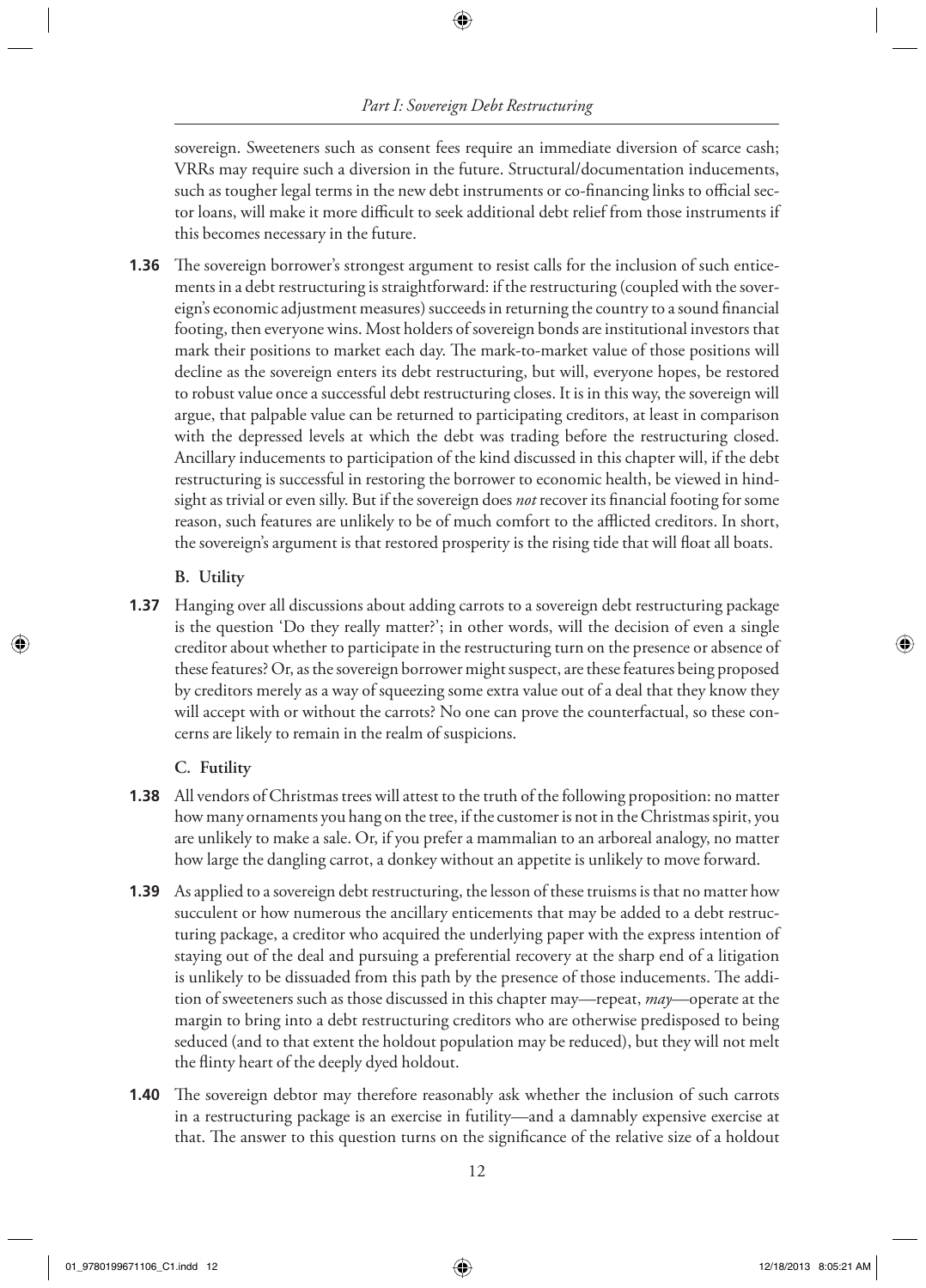◈

population. The goal, express or implied, in most sovereign debt restructurings is to achieve a creditor participation rate at a level (usually higher than 90 or 95 per cent) that renders the holdouts no more than an irksome nuisance.

 A negligible holdout population, even if one assumes that they will all eventually succeed in obtaining a full recovery, will not threaten the sovereign's future debt service capacity. On the other hand, leaving behind a sizable holdout community may undermine the financial predicates of the entire restructuring, possibly presaging another debt crisis in the near future. **1.41**

 So it boils down to this: how many marginal creditors will join a deal that includes one or **1.42** more inducements of the kind discussed in this chapter when they would reject a deal bereft of those enticements? This is always a judgement call. For the advisers/arrangers in a sovereign debt restructuring, this judgement will require close and accurate market soundings. For the sovereign borrower, it is usually a straight cost–benefit analysis: are the marginal, seducible creditors numerous enough to justify the cost and risks of giving the inducements to *all* participating lenders?

#### **D. T e political dimension**

 Finally, there is the political dimension. Before a sovereign ever gets to the point of proposing a debt restructuring, its citizens will have borne the pain of an economic collapse accompanied by a heavy dose of fiscal adjustment and austerity. The debt restructuring, when it eventually comes, is therefore likely to be perceived by those citizens as an equitable sharing of the burden with the country's other stakeholders—that is, its creditors. No one will begrudge seeing the mark-to-market value of the portfolios of the participating creditors inflate if and when prosperity returns to the country. But why, domestic critics of the debt restructuring package may ask, should these other stakeholders need to be induced, coaxed, and sweettalked into bearing their fair share of the misery? **1.43**

◈